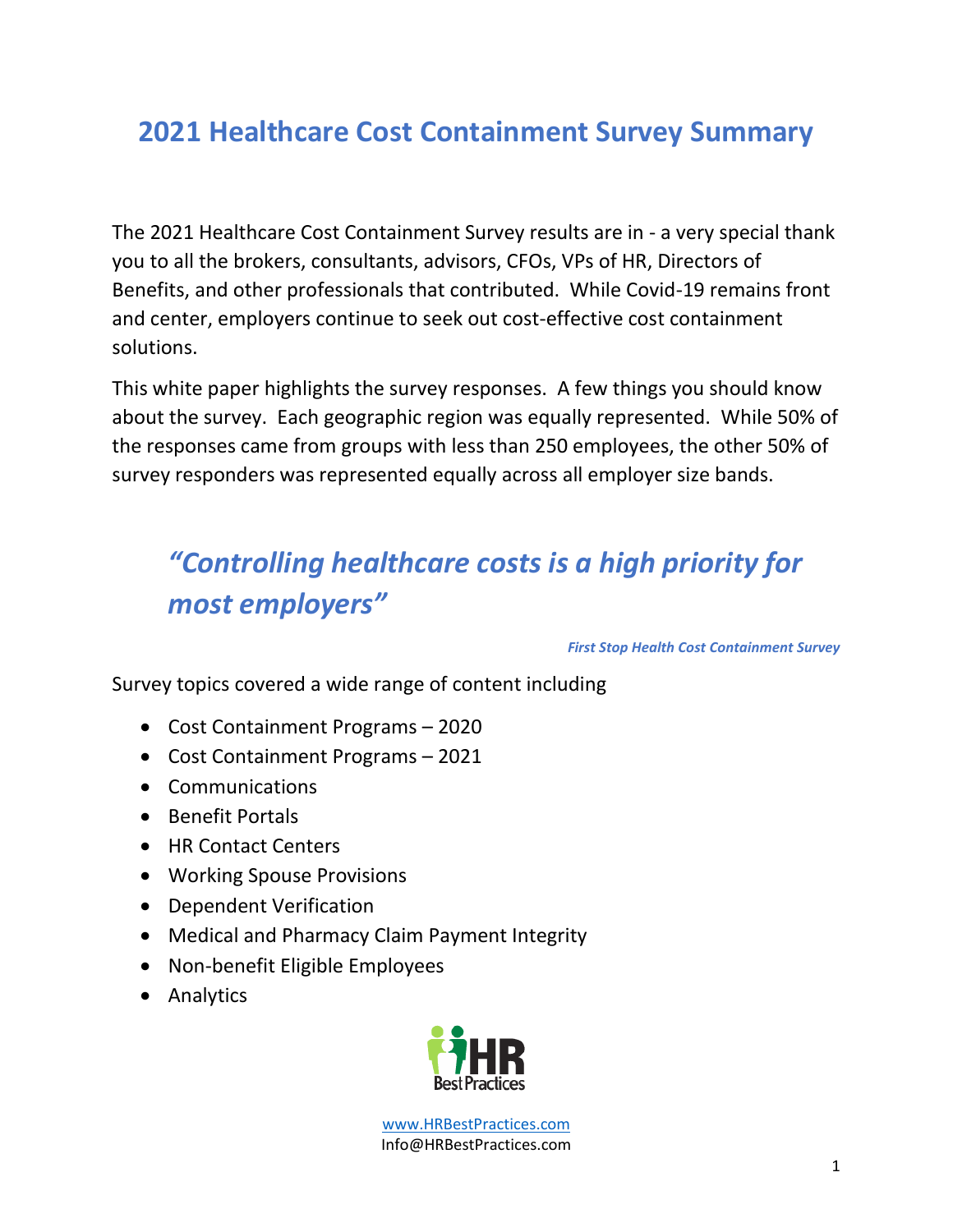Before jumping into the details, here's food for thought. 2020 was a tough year for many. Some organizations such as Tesla and Zoom had extraordinary increases in their stock prices in 2020. The stock price for Tesla was up about 700% and Zoom was up about 425%. While healthcare cost containment and stock performance are not in the least related, readers take note. Employers can enjoy the same if not higher returns in healthcare cost containment. As our survey summary shows 2021 can be the year of building healthcare cost containment excitement!

# *About half of employees are not even aware of the cost containment tools available to them - even fewer of these employees use these tools!*

#### *HR Best Practices Cost Containment Survey*

We are hopeful our survey summary helps provide you and your team with practical ideas for a cost-effective 2021 plan year. Highlights follow in the ensuing pages.

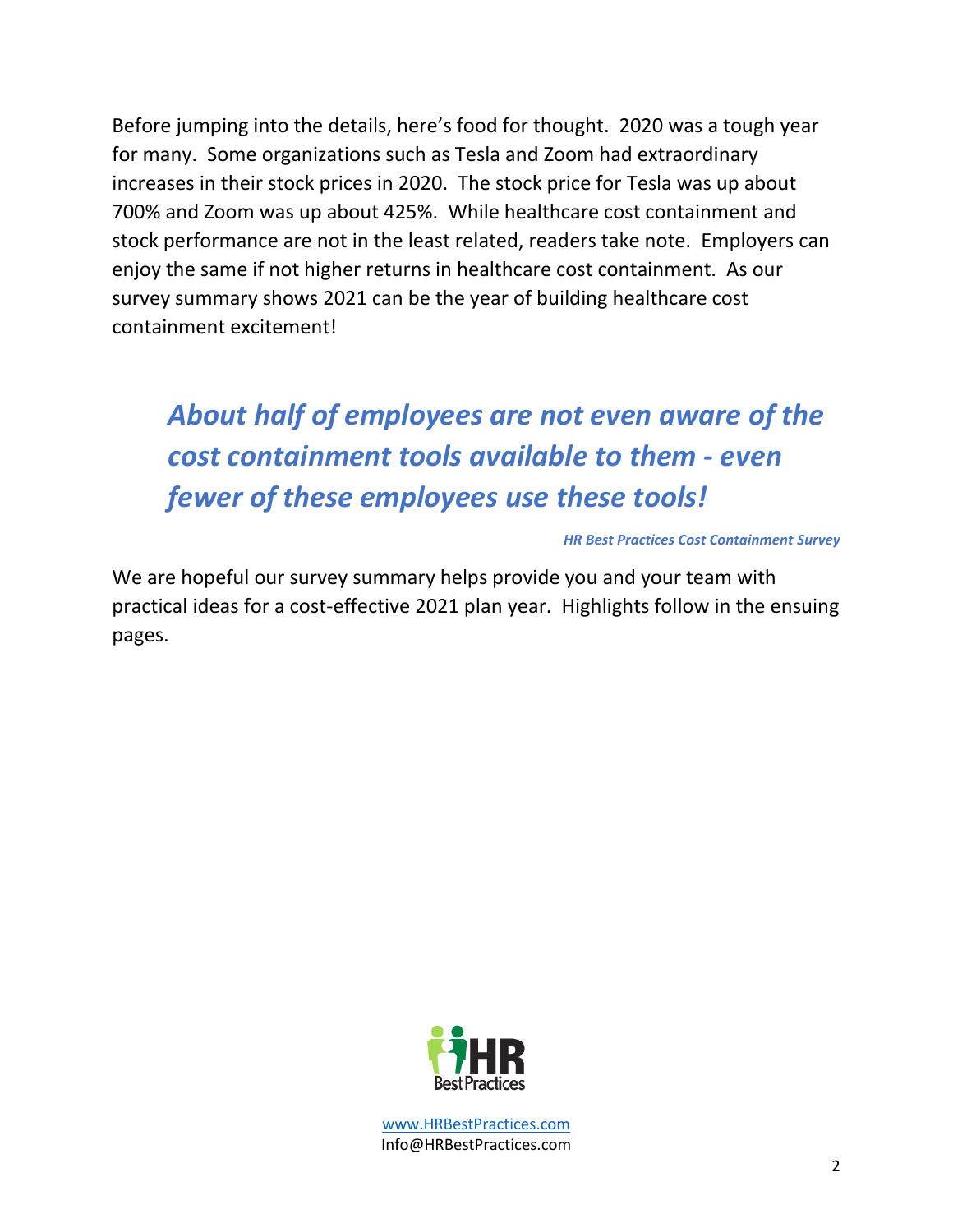# **Cost Containment Programs 2020**

Survey responders were provided with a list of popular cost containment programs. While most of the programs have a clear connection to cost containment, a few of the programs offer indirect savings. The top 12 cost containment list follows.

- 1. Mail Order Pharmacy 67%
- 2. Generics 58%
- 3. EAP 58%
- 4. Wellness 54%
- 5. Specialty Rx 40%
- 6. Prior Authorization 37%
- 7. Chronic Care Management 29%
- 8. Dependent Verification 21%
- 9. Pricing Transparency 19%
- 10. Plan Design 17%
- 11. Point-in-time Employee Eligibility Audit 15%
- 12. Claim Audit 15%

According to a recent Kaiser Family Foundation survey Wellness is comprised of different programs as illustrated in the chart below.



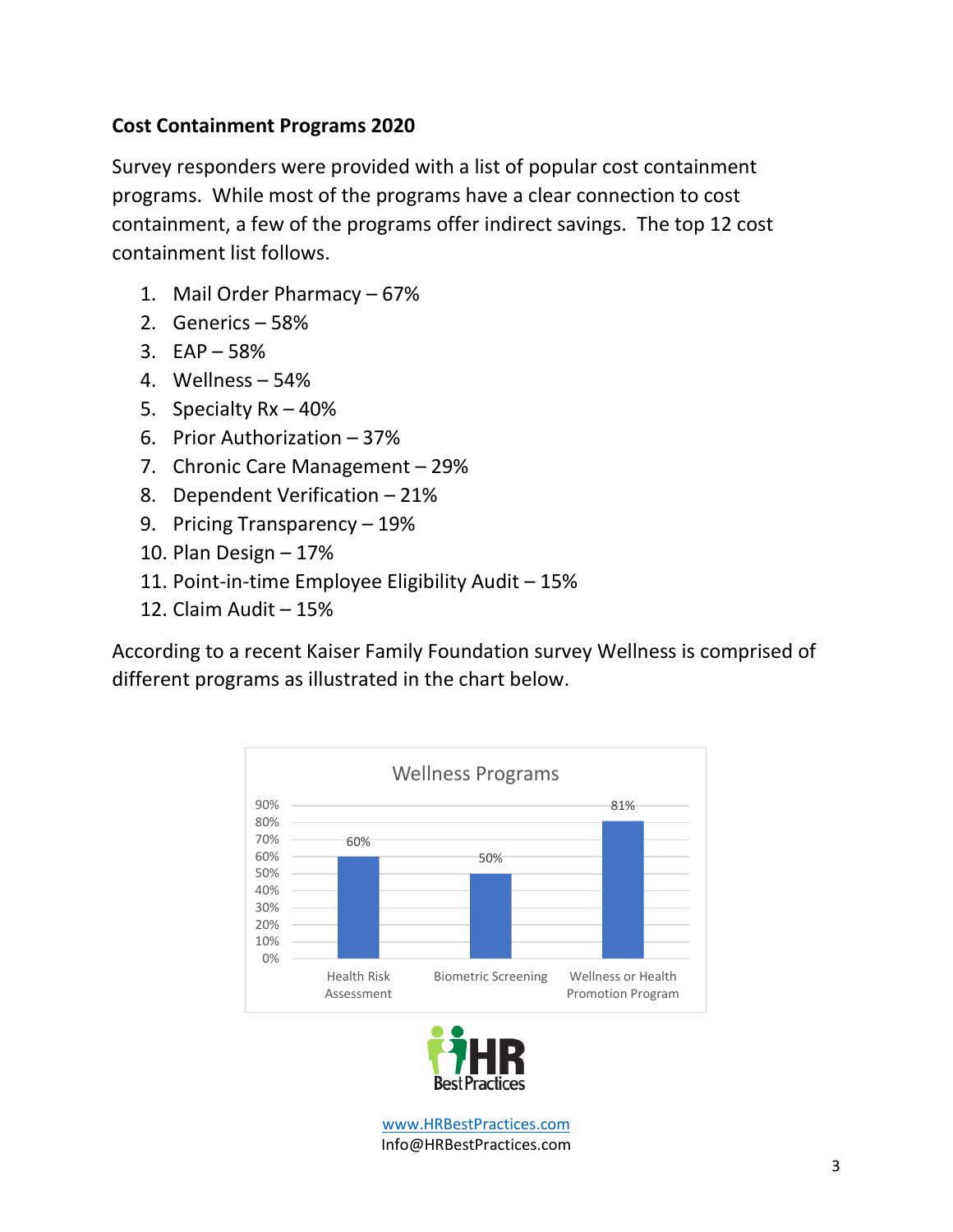While neither on-site/near-site clinics nor Medicaid conversions did not make the top 12, we expect these to dramatically rise in the future particularly among larger employers. On-site/near-site clinics likely have low rankings since about half of the responders represent the low end of the middle market which by default are too small for on-site clinics.

Medicaid conversions are low simply because the health insurance industry is not familiar with the concept of "nudging" (through targeted communications and education) Medicaid eligible employees off the plan. It's important to note Medicaid conversions offer material savings for the employer and tremendous savings for the employee as these programs are basically free for eligible participants (eligibility varies by state and is often determined by family composition and income).

# **Cost Containment Programs 2021**

Again, survey responders were provided with a long list of cost containment programs. The top 12 list of programs slated to be improved or newly implemented are:

- 1. Pricing Transparency 28%
- 2. Wellness 22%
- 3. Dependent Verification 18%
- 4. Chronic Care Management 18%
- 5. Plan Design 17%
- 6.  $EAP 15%$
- 7. Generics 15%
- 8. Mail Order Rx 15%
- 9. Claim Auditing 13%
- 10. Prior Authorization 13%
- 11. Specialty Rx 11%
- 12. Point-in-time Employee Eligibility Auditing 9%

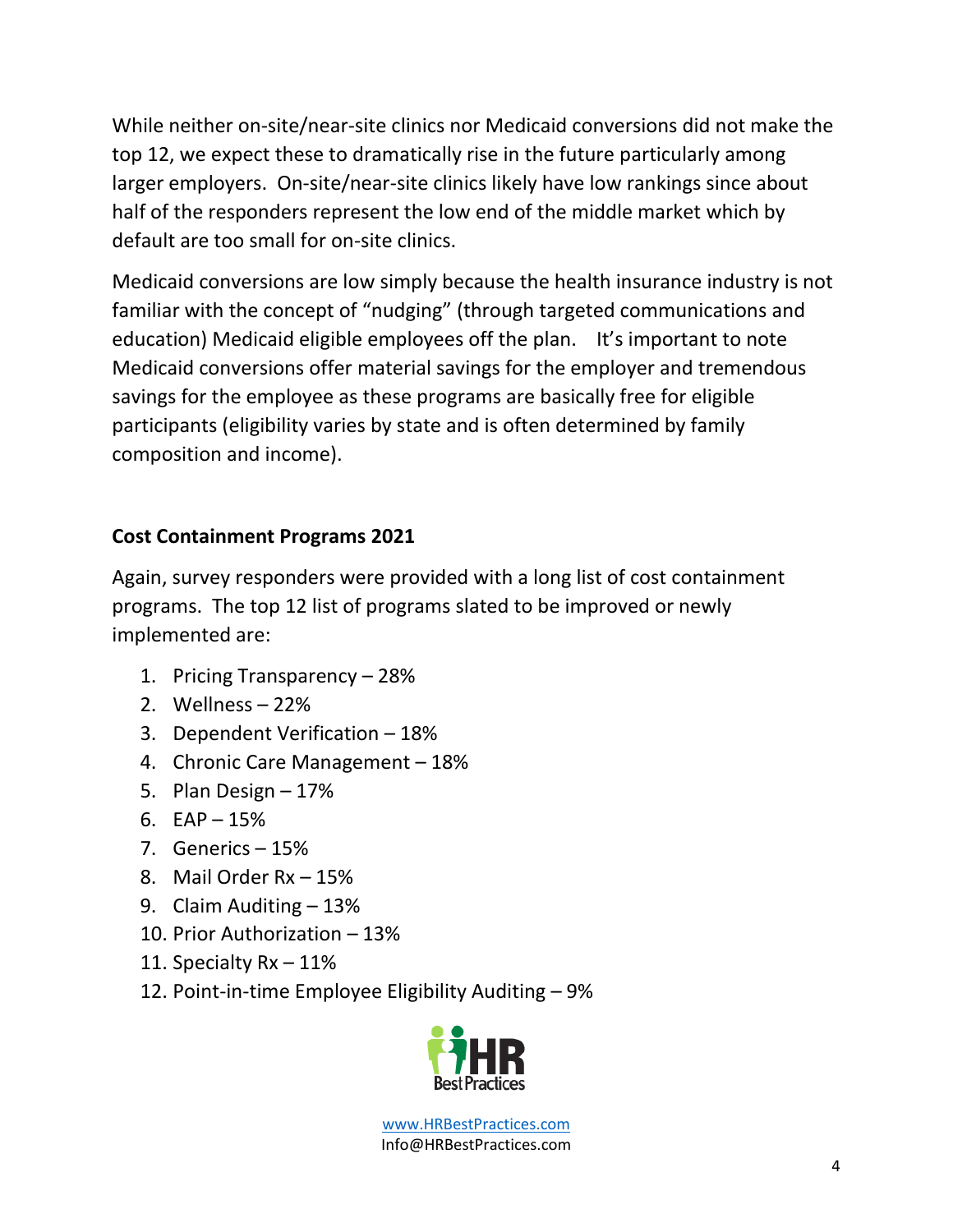Here's an interesting point (and it's also somewhat embarrassing since we unintentionally omitted it). The list of cost containment enablers provided in the survey excluded Telehealth. Even though survey responders were given the opportunity to provide additional cost containment solutions, none of the responders added telehealth. This is troublesome since telehealth has historically been embraced by employers because of its expected high ROI as well as member convenience. One could possible attribute this to "out-of-site, out-of-mind." More about this later.

Practically speaking, Claims Auditing and Point-in-time Employee Eligibility Auditing are particularly noteworthy. First, in prior years neither of these cost containment solutions ever made the top 20 list. Now, both are in the top 12. The big question here is - Has the healthcare benefits community finally woken up to the fact that material overpayments are ubiquitous? Can Claim Audits help employers reduce costs by 2% - 8% plus? We don't think so - we know so (we've been performing audits for about 20 years and can back this claim up – for additional details please refer to Dependent Verification and Medical and Pharmacy Claim Payment Integrity sections on pages 12 and 13).



*\*First Stop Health Cost Containment Survey*

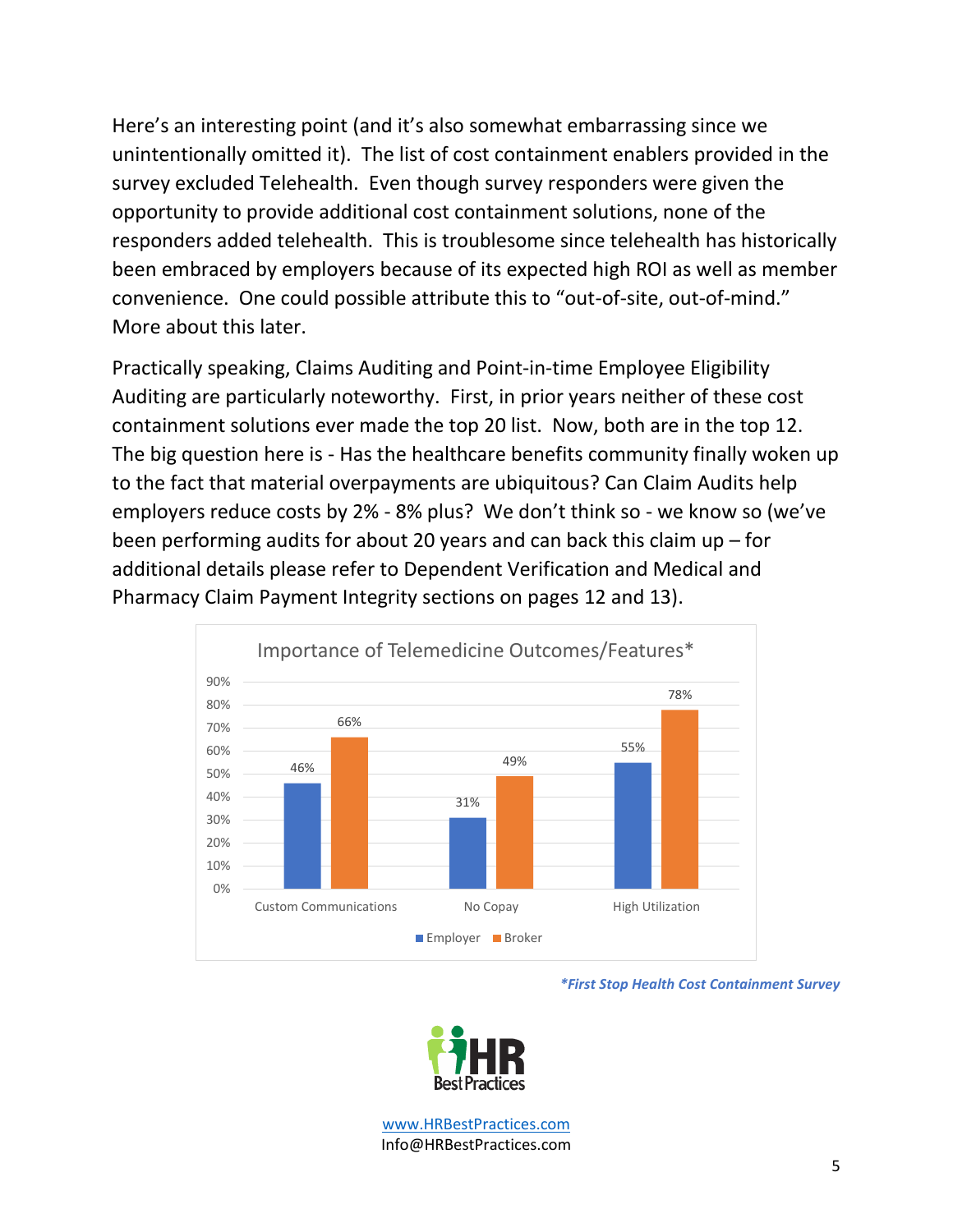Also, we speculate Pricing Transparency, when implemented correctly, will play a vital role controlling costs particularly when elective surgeries become more commonplace again. Readers take note. Like any cost containment program, the program must be effectively communicated for it to work. Said another way, a one-size fits all communication approach won't work. To be effective, 1) the data must be segmented so the right person gets the right message at the right time, and 2) the content must be appealing and relevant to the recipient (please refer to Analytics Example 2 – Pricing Transparency on page 14).



*Regan Communications and PoliteMail*

*2019 Internal Communications Measurement Survey Results*

Moving along, the chart on the next page illustrates the power of benefit tools and programs (in this case wellness screening) that can be harnessed only when the program is communicated effectively.

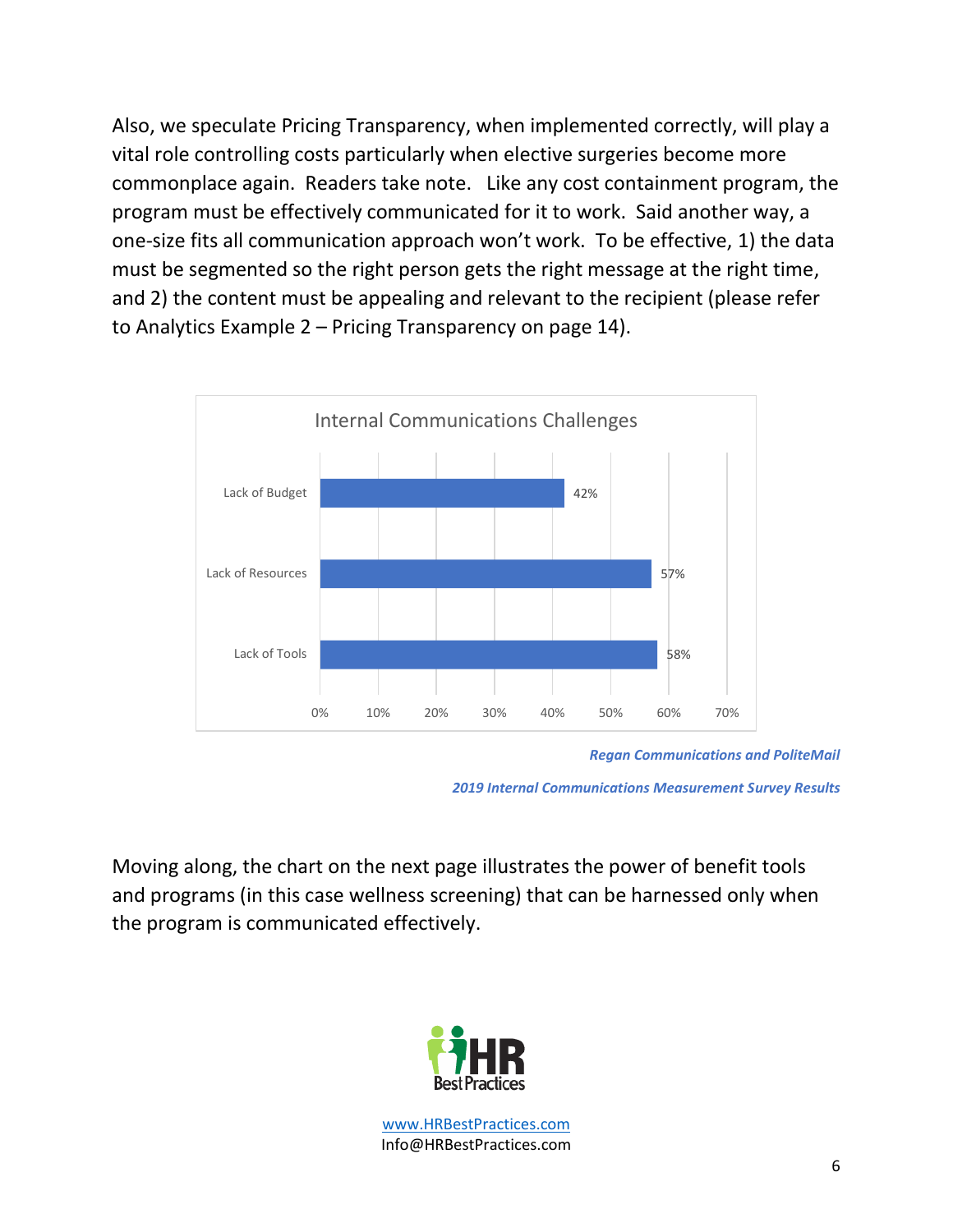

#### *Kaiser Family Foundation Employer Health Benefits Survey*

Clearly, wellness programs have many benefits. Despite these compelling advantages employers still face many challenges driving engagement. Again, targeted and relevant communications can help drive the process.

The next section highlights the importance of benefit tools.

# **The Importance of Benefit Tools**

First, the good news – employers and members can benefit from so many different types of benefit tools such as telehealth, pricing transparency, and second opinions. And now, the other news. According to our survey responders, only about 40% of employees understand the power of these tools. How can it be that only 40% of employees are aware of these tools?

The simple answer is these tools are out-of-sight and out-of-mind. Here in lies the rub. Employers have gone to great lengths to get these tools approved and implemented. Sadly, they have not gone to great lengths to promote how these

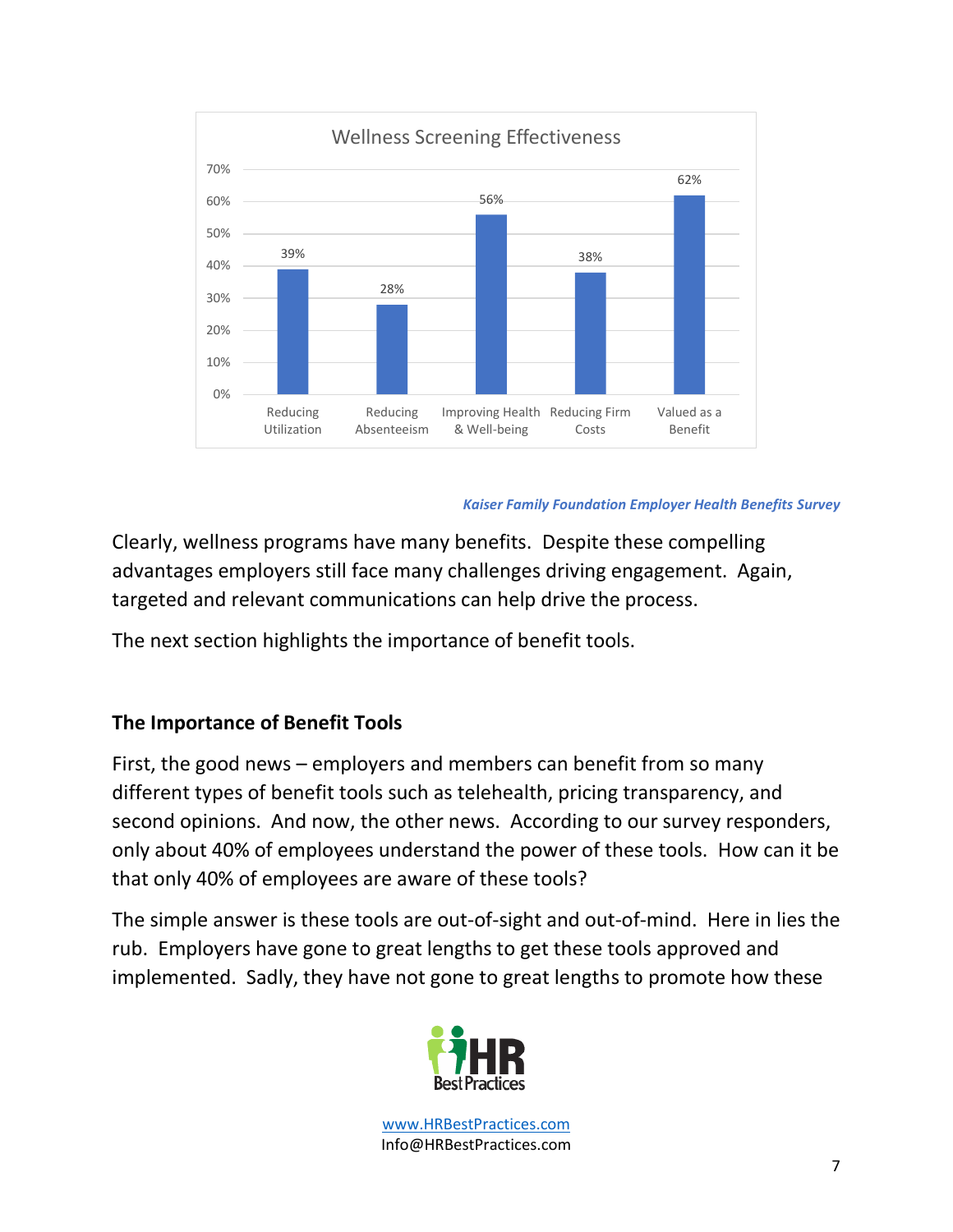tools can help save time, reduce costs, and improve health. A closer look unveils which benefit programs need communication improvement.

- Cost Saving Tools, such as Telehealth and Pricing Transparency 48%
- Cost Sharing, such as deductibles, copayments, coinsurances, and out-ofpocket maximums – 43%
- Health Plans 39%
- Voluntary Plans, such as Accident, Critical Illness, and Hospital Indemnity 37%

Many decision makers see the inherent value of these tools, plans, and programs. As a result, about 35% of the responders indicated it's not critical to evaluate the ROI because the business case was ostensibly reviewed as a prerequisite to get the tool implemented in the first place. As for the other responders, about 25% of responders indicate only a 100% ROI is needed to approve communications while a smaller percentage of responders indicated a 200% ROI is required to approve communications.

Now that we've established the importance of communications and the reasonable ROI requirement to get approval, let's explore a creative alternative – the HR Contact Center.

# **The HR Contact Center**

HR Contact Centers provide answers to employee questions. The scope of an HR Contact Center ranges from everything HR to discrete areas, such as healthcare benefits. One of the biggest selling points of an HR Contact Center is providing accurate answers to employees in a timely manner. When designed correctly, it eliminates the need to continuously train both HR generalists as well as benefit specialists.

Naturally, there's widespread adoption of HR Contact Centers among large employers. Making the math work for employers with under 500 employees has

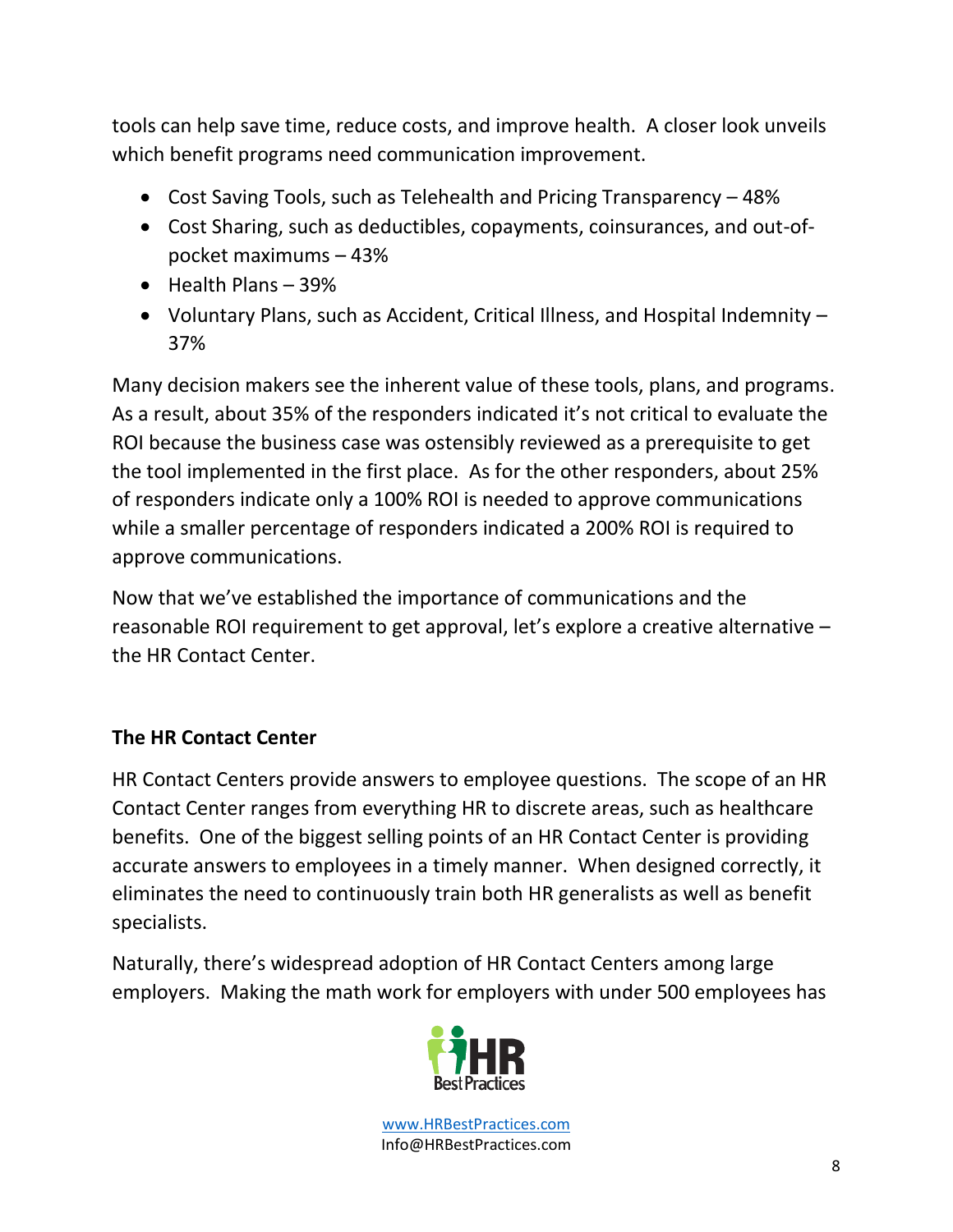been challenging. Regardless about 20% of our survey responders think outsourcing the HR Contact Center to help employees navigate healthcare and control healthcare costs is viable. Another 20% of responders are unsure.

# *"Employees are suffering from information overload."*

#### *Ragan Communications and PoliteMail*

Here are the top outsourcing topics that should be outsourced according to our survey responders.

- Total Health Plan Navigation 30%
- Benefit Tools 27%

Here's food for thought.

Imagine a world where employees only have one place to call when they have a question about their health benefits or their benefit tools. Imagine a world where there was only one benefits message to communicate. Imagine if that one message was "Have a question about your healthcare benefits? Call the HR Contact Center."

The HR Contact Center can be created to be as wide and as deep as needed. Given the mantra "employees are our number 1 asset", it makes sense for employers to outsource healthcare benefit questions (as well as other HR content) to the experts.

You may be asking how does outsourcing benefits questions reduce cost? It's simple. Here's a scenario illustrating how this could work.

Imagine, an employee calls and has a question about the copay/coinsurance for ER visits. At that time, the HR Contact Agent radar goes off and informs the caller about the telehealth program – no long waits, no high payments, etc. The caller thanks the agent and agrees to go to the ER since it's not a true emergency – everybody wins. By the way, since this ER visit was redirected to the telehealth

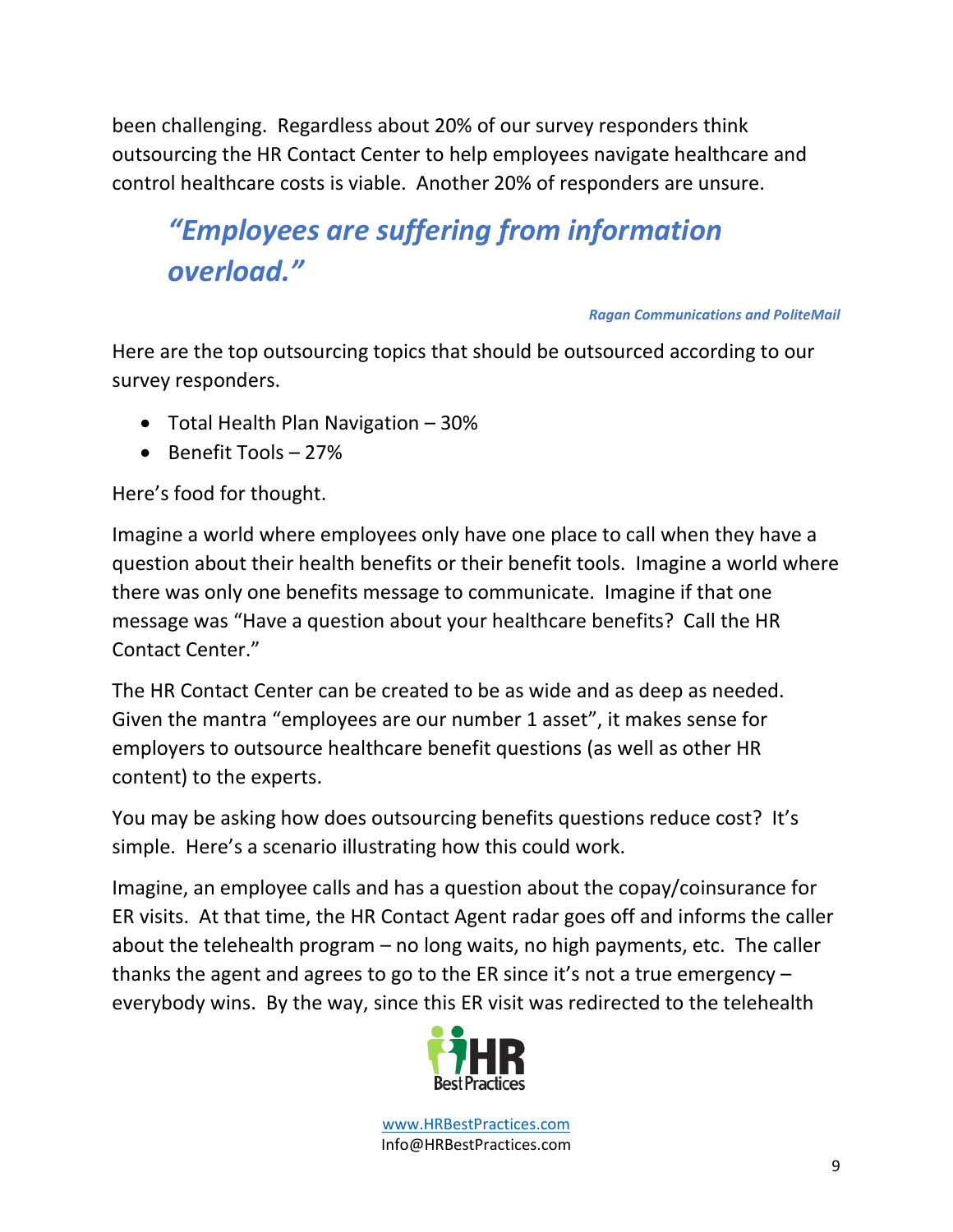program, the plan likely saved about \$1,000. Unless an HR generalist was well trained in benefits this would be a miss. It's even more possible the employee would never have even asked HR in the first place. Many other compelling use cases exist the HR Contact Center.

Moving on, two surprising items caught the attention of our survey responders. First, over 30% of our responders think the HR Contact Center should handle antisexual harassment training. Second, about 15% think an outsourced HR Contact Center should handle whistle blower calls. Obviously whistle blower calls won't reduce healthcare costs, but they could ultimately mitigate risk and reduce the likelihood of future lawsuits. Millions of dollars in legal fees, penalties, and settlements could be saved.

# **Value of Benefits Portal Technology**

Considering it's 2021 it's mindboggling to learn 10% of our survey responders still use paper for enrollment. It's also a little surprising to learn about 40% of our responders have "basic" portals.

While Benefits Portal Technology (BPT) is not generally associated with benefits cost containment one could make the case BPT can reduce healthcare costs. How so?

- 1) Employees can be nudged into selecting plans that typically cost less for the employer.
- 2) Content related to benefit tools, such as telehealth and pricing transparency as well as provisions, including dependent eligibility can be easily presented, much like a banner ad.
- 3) Portals can answer employee questions which ostensibly requires less staff or enables the staff to focus on more strategic HR functions.

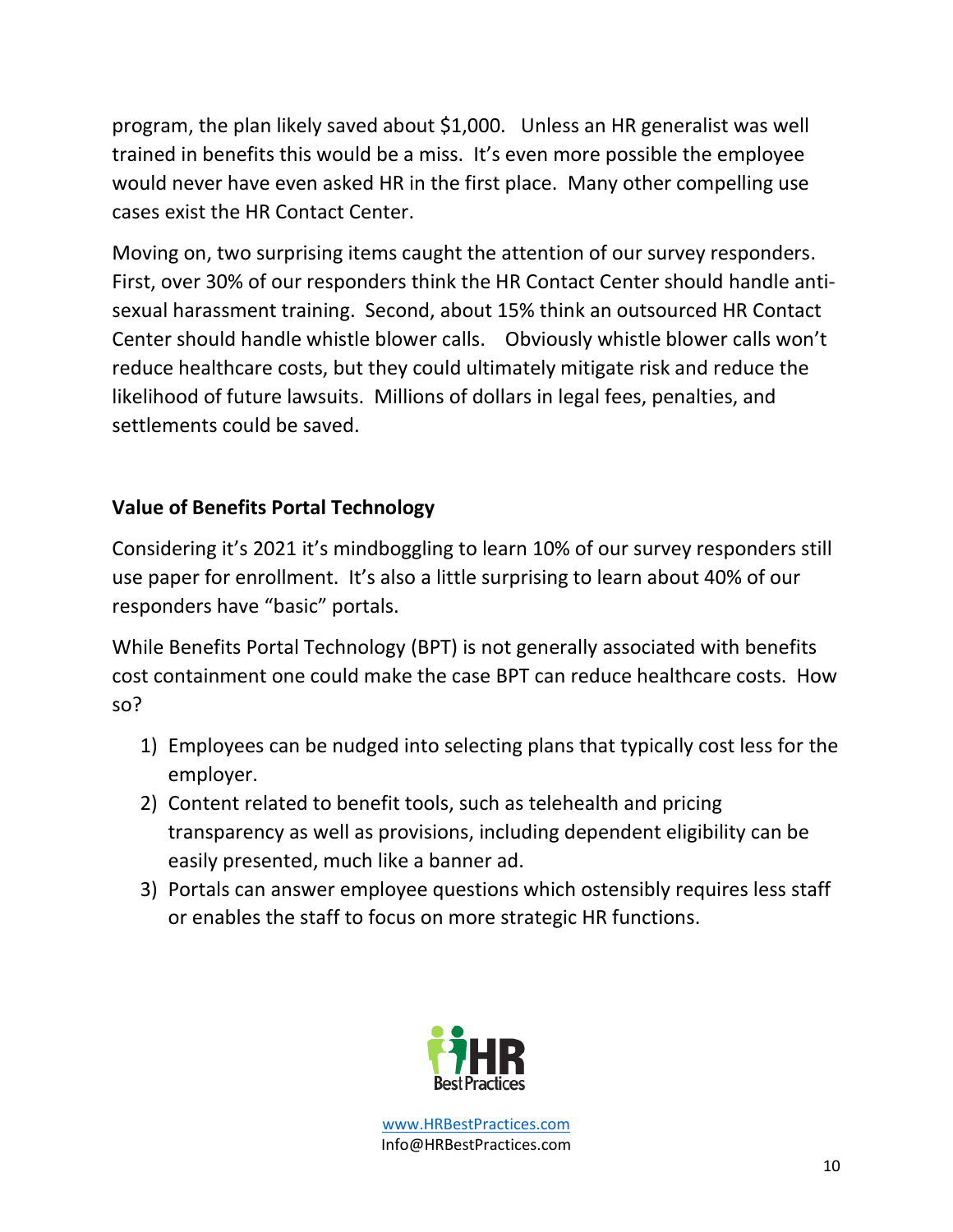# **Four Examples of Cost Containment Enablers**

The following cost containment enablers offer relatively quick savings and are moderately easy to implement.

### **Working Spouse Provision**

About 20% of responders indicated their plan(s) have a working spouse provision. About 65% of the 20% of responders have a surcharge. Surcharges generally range from \$100 per month to several hundred dollars per month. The plans for the other 35% of responders have a mandatory carve-out. Mandatory carve-outs naturally offer the greatest savings since the spouse or domestic partner's employer bears the entire financial burden. Said another way, mandatory carveouts can save employers a lot of money.

About 15% of the responders without working spouse provisions are considering the implementation of a working spouse provision in 2021. Sad but not a surprising reality, not all employees accurately report their spouse/domestic partner as working and eligible for health benefits. Furthermore, employees whose spouses/domestic partners become newly employed do not always remember to inform their employer of their spouse's/domestic partner's new job (i.e., unless this is periodically reviewed the plan is leaking money).

Hence, auditing employees with enrolled spouses/domestic partners always identifies new surchargers/removals. For a plan with a mandatory carve-out the expected savings translates to about \$6,000 per year. For every 10 additional spouses/domestic partners carve-outs the plan can enjoy about \$60,000 in gross savings. From a P&L perspective a business operating on a 5% profit margin would have to generate about \$1,200,000 in revenue. Sound compelling?

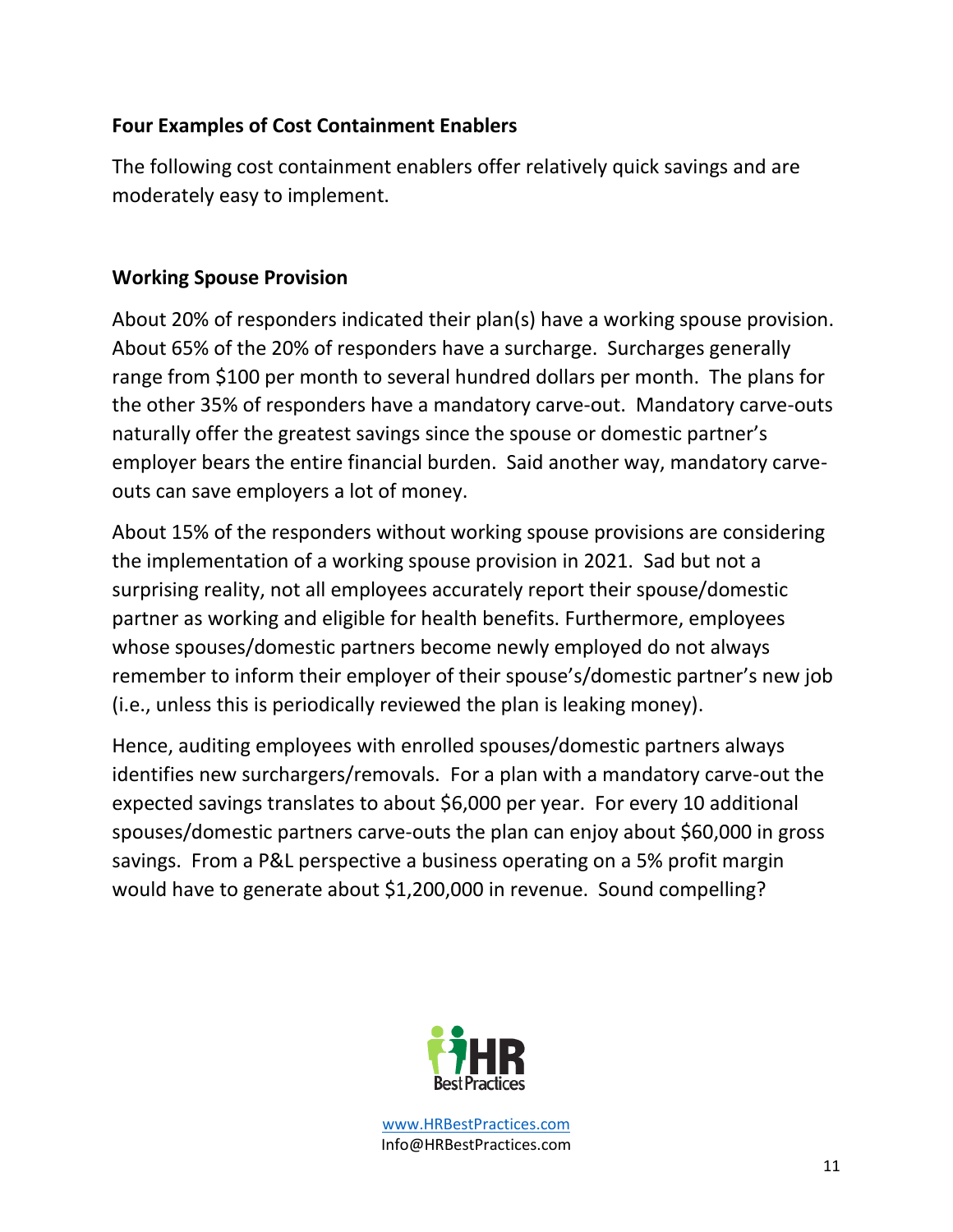# **Dependent Verification**

About 20% of survey responders currently confirm eligibility for enrolled dependents. An additional 18% of survey responders will be verifying dependents in 2021. Dependent Verification continues to be popular because it's a wellknown savings area. Since its "birth" circa 2005 employers routinely remove about 5% of the enrolled dependents annually (depends on turnover, premiums and other variables).

*"When employing an audit where it makes sense approach 90% of employees can pass the audit in 5 minutes without providing supporting proof"*

*HR Best Practices*

Let's look at the math. A plan with 500 dependents could expect to remove about 25 ineligible dependents. Assuming half are spouses/domestic partners and half are children gross savings could be about \$4,000 per removal (again, actual savings impacted by many variables, such as employee contribution). Removing 25 dependents translates to \$100,000 in annual recurring savings. For a business operating on a 5% profit margin this translates to \$2,000,000 in revenue equivalents. Food for thought. Have you ever heard the VP of Sales, CFO, or President say "let's not win that deal, it's only \$2,000,000."

It's important to point out savings will materially vary for insured and self-funded plans. How so? The savings derived from a self-funded plan are primarily driven by the claims for the removed member. Note – over the years HR Best Practices has removed many dependents including dependents costing the plan over \$500,000 each! To add insult to injury, some ineligible spouses stay on the plan for over 10 years. One last comment. Imagine a scenario where "shock" claims corresponded to an ineligible dependent. Now imagine the CFO's or President's comments when he/she hears the stop loss claim was rejected.

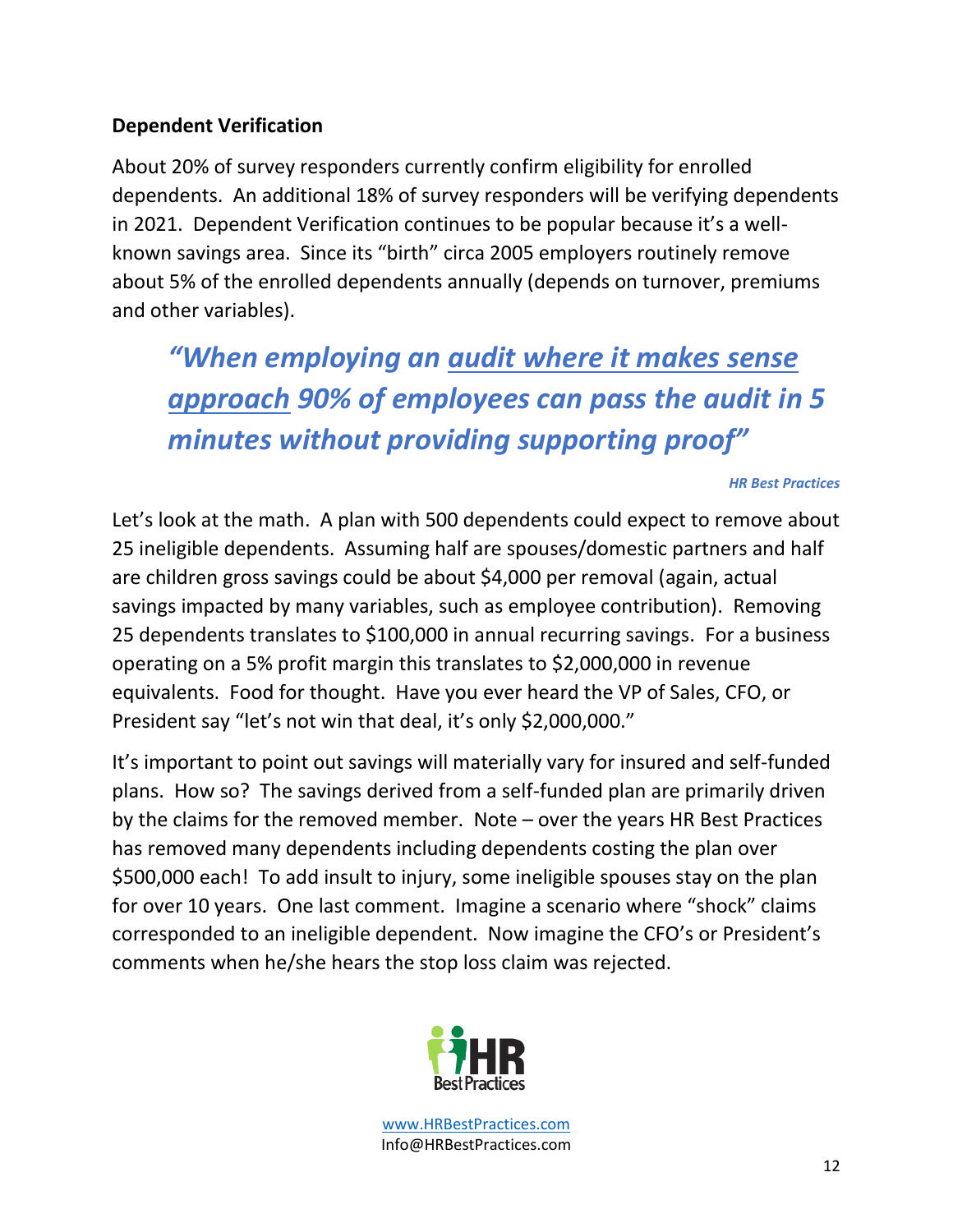In reference to fully insured plans the savings can only be derived when subscribers shift tiers (i.e., when a subscriber's coverage tier shifts from one tier, such as Employee Plus One, to Employee Only). It's also possible to enjoy savings from an improved experience rating, but the claims associated with the removals would have to be extremely high. If the plan is community-rated, these additional savings would not be available to the plan.

# **Medical and Pharmacy Claim Payment Integrity**

About 15% of the survey responders believe medical and prescription drug claim audits are effective tools for reducing healthcare costs. Another 13% of survey responders plan on auditing their claims in 2021. Please note claims auditing is only available for self-insured plans since these funding arrangements bear the financial risk and the respective plans have access to their claims data.

For those unfamiliar with claim audits the primary goal of a claim audit is to confirm payment accuracy. Note - claim audits do not review the underlying medical condition for any specific member. Claim audits do, however, confirm claims are paid out in a manner that accurately mirrors the plan design as well as ASO contractual provisions.

The following examples show what a claim audit can uncover and what it cannot. Example 1 pertains to a member that went out-of-network for procedure X where the coinsurance is 20%. The claim audit confirms the 20% coinsurance was accurately collected. Example 2 pertains to the same member except this member has had numerous procedures in the past year. Naturally, plan management would want to better understand the reason for the procedures and would also want to know how many more procedures (i.e., cost) are expected. This is outside the scope of a claim audit. This is more along the lines of a care management and/or disease management audit.

Regardless of the root cause, claim audits can uncover 2% to 8% in savings.

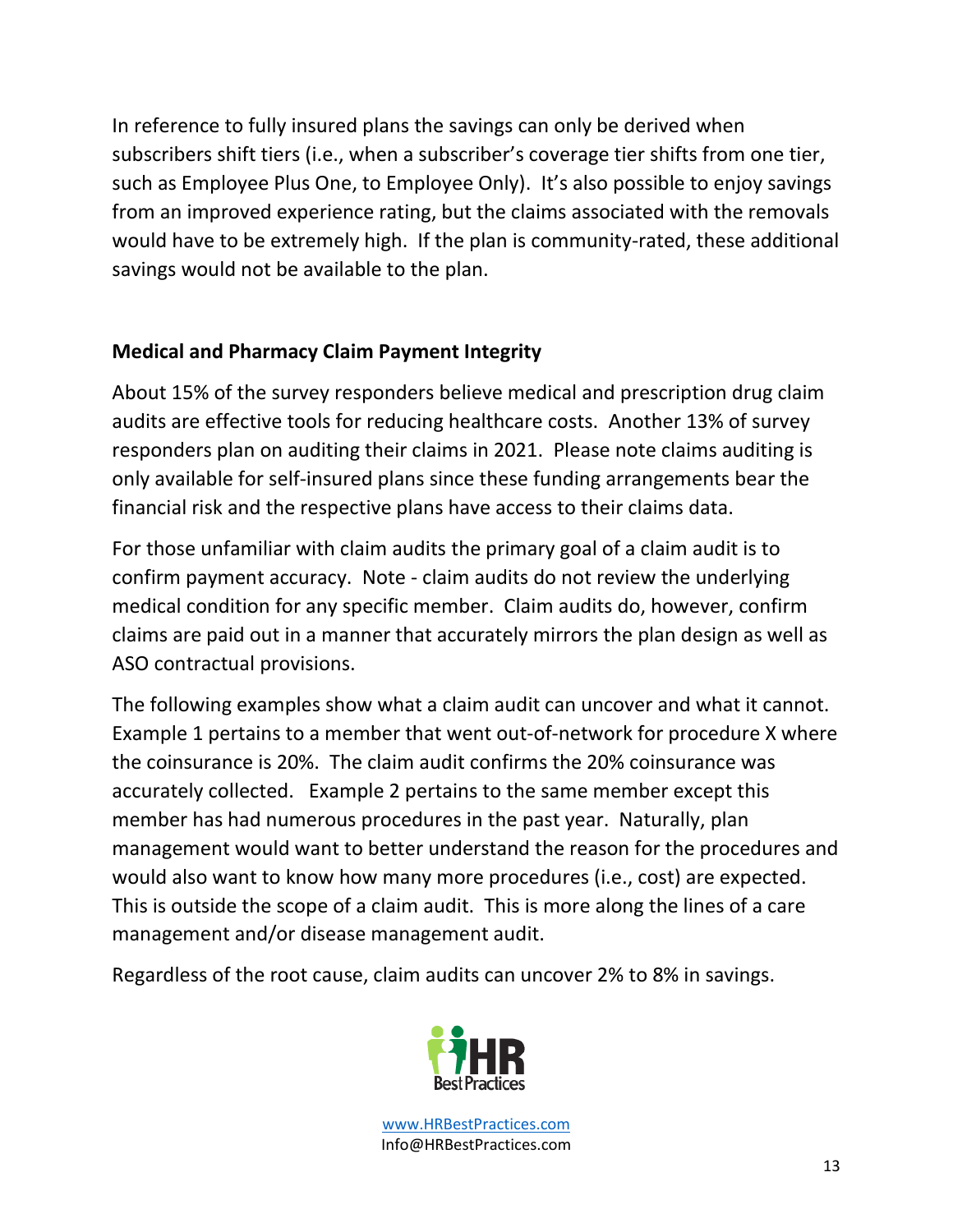# **Analytics**

Underlying demographic, enrollment, wellness, utilization, and claims data collectively provides the foundation for actionable analytics. For employers truly seeking to materially reduce healthcare costs the data holds many of the answers to elusive questions.

# *"52% of employers and 60% of brokers believe claims analysis is effective"*

*First Stop Health Cost Containment Survey* 

A few practical examples follow.

### **Example 1 – Telehealth**

First the good news. Covid helped propel the virtues of telehealth into the minds of most Americans. As the virus wanes and doctor visits revert to the traditional person-to-person model, members will likely forget about the merits of telehealth. To keep telehealth front and center, employers will need to strategically target members likely to benefit from telehealth. To that end, analytics, data segmentation, and targeted communications will be the only way to help keep the power of telehealth alive.

### **Example 2 – Pricing Transparency**

Pricing transparency is a great tool when used at the right time. And if you're asking what's the right time, that's a great question. Here's a hint. Increasingly healthcare cost containment experts are saying "you have to meet the patient where he/she is in their journey." Since it's highly unlikely the member will

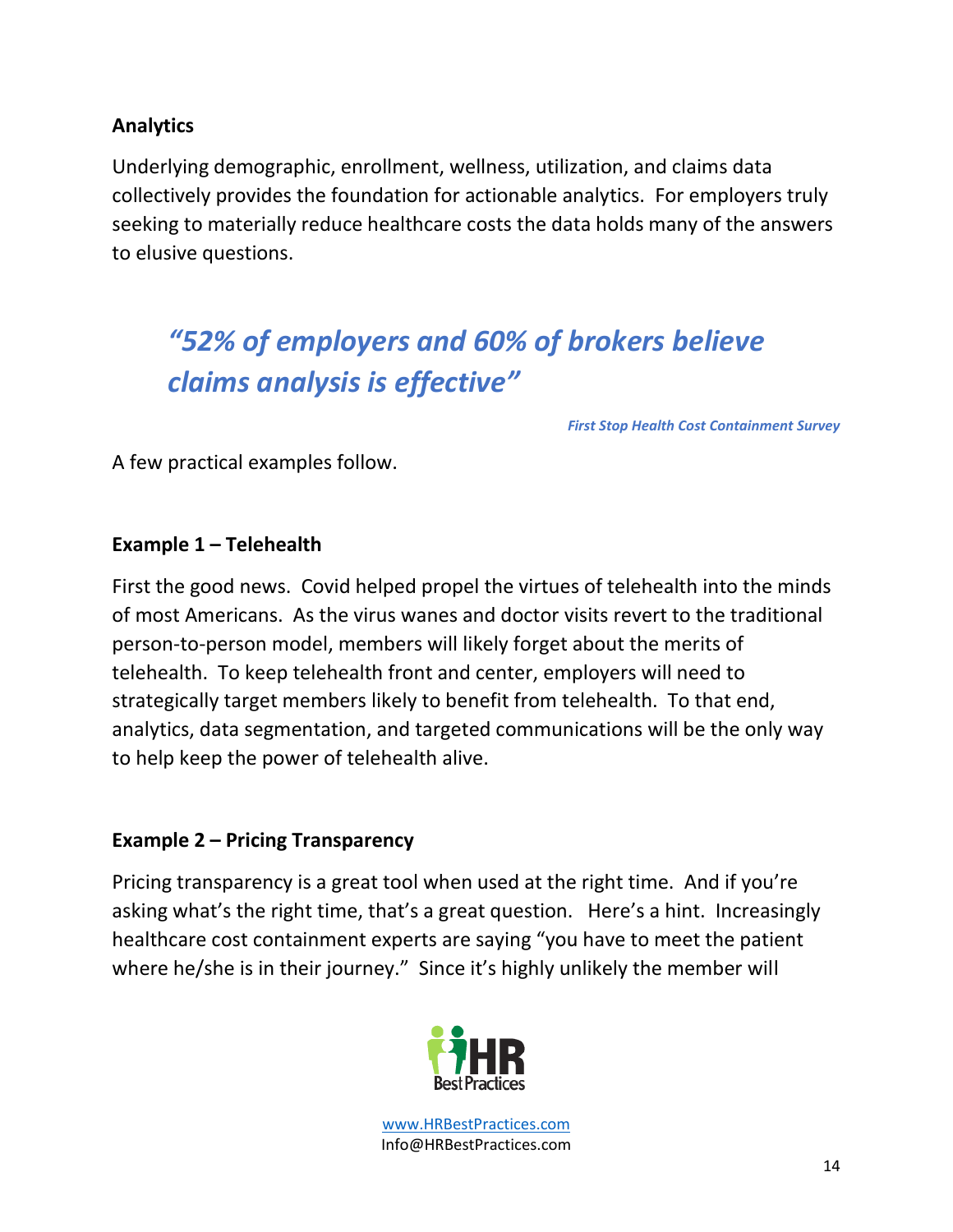proactively contact their employer (or proxy) the only way to drive relevant member messaging is by using claims data.

Let's look at an example. If a member has a combination of knee related claims pertaining to physical therapy and steroid injections, then a knee replacement is likely. To help ensure the member understands cost and quality variability, targeted messages could be sent to the member. Again, this is only possible through analytics.

# **Example 3 – Medicaid Conversion**

As previously cited converting eligible subscribers to Medicaid is a win for the employer's plan as well as the employee's wallet. Just like the previous analytics examples, data and analytics are required to drive member education. In this case family composition and household income are required pieces of information. Since most plans don't have household income this information could be acquired from third-party consumer data providers. Alternatively, a proxy for this information could also be derived from the enrollment information.

# **Example 4 – Voluntary Benefits Reminders**

Employees are increasingly buying Accident, Critical Illness, and Hospital Indemnity insurance. Unfortunately, many insureds forget they have policies that are eligible for claim payouts. That's where analytics comes in. Imagine a world where medical claims data can be scrubbed monthly.

A big part of this scrubbing involves matching medical claims with CPT, ICD10, HCPCS, DRG, and Revenue Codes corresponding to the provisions included in Accident, Critical Illness, and Hospital Indemnity policies. When there's a match, insureds should be sent reminder notices to encourage them to contact their insurance carrier to see if they're eligible for a payout. This isn't just analytics, this is a "wow" for insurance.

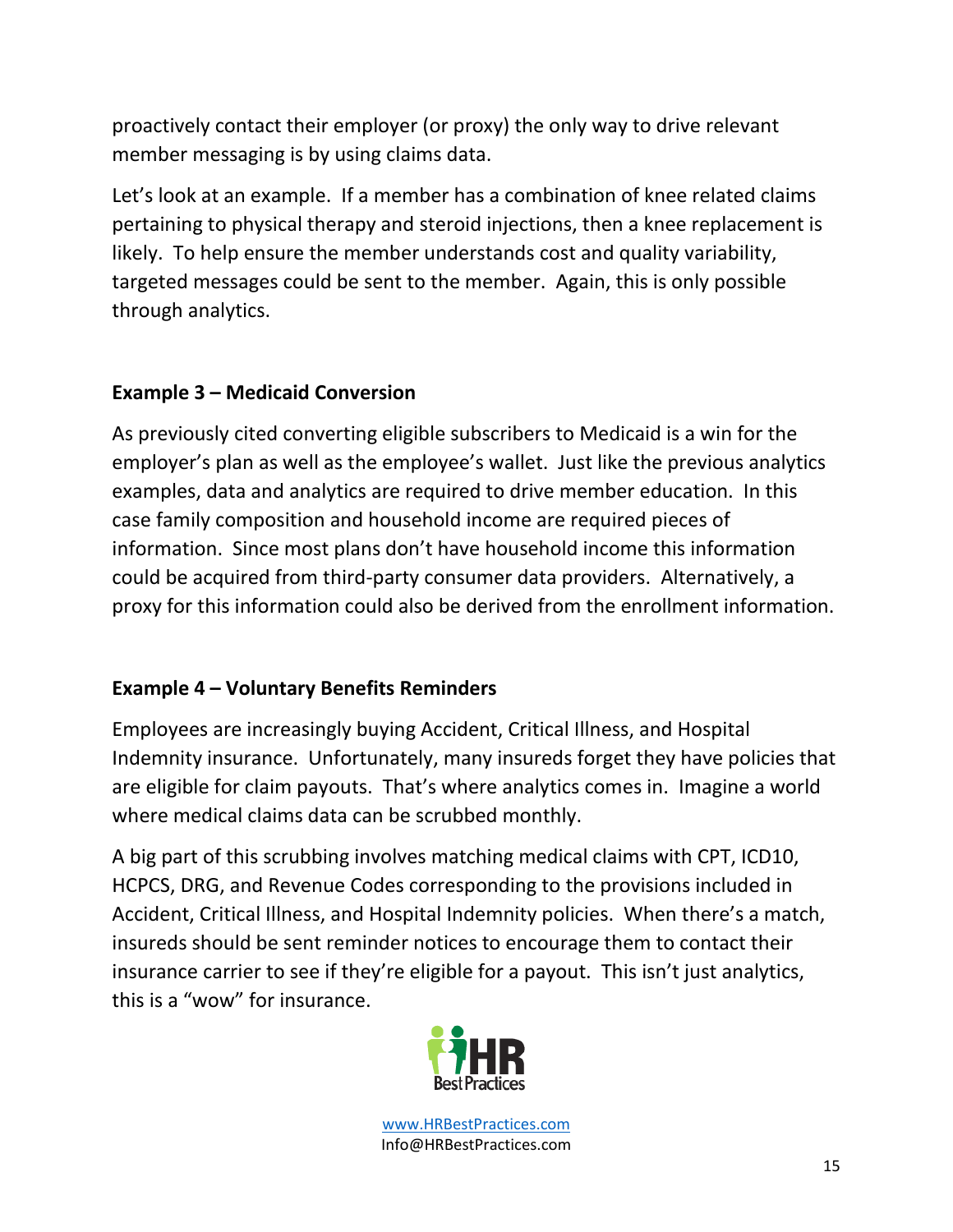If you're wondering how this translates to cost containment there's a case to be made for the fact that employees will have a higher likelihood of opting for less rich, more affordable plans, such as high deductible health plans if they have gap insurance. Let's shift gears to a different category.

# **Non-benefits Eligible Employees**

By default, healthcare cost containment and non-benefit eligible employees are mutually exclusive. That said, you may be asking why include it in this summary? Good question. First, employees routinely state employees are our number 1 asset." Second, there are many low to no cost benefit programs that can benefit this population. For example, free prescription drug discount cards and \$0 copay telehealth (less than \$15.00 per month) can be made available not only to nonbenefit eligible employees, but they can also be made available to Covid-19 separated employees including laid-off and furloughed employees.

Ultimately, when America ramps back up employers will start hiring again. Who better to hire than part-time, laid-off, and/or furloughed employees? Former employees "know the ropes" and can "hit-the-ground-running" unlike true new hires. While not specifically healthcare cost containment, there's a broader reduced hiring cost savings opportunity here.

# **Summary**

Employers and their health plan advisors hold the healthcare cost containment reigns. While HR and benefits departments will continue to have their plates full of Covid-related initiatives ranging from return-to-work to vaccine management HR is uniquely positioned to take advantage of these challenging times by introducing some of the important concepts addressed in this summary. Again, many thank you's to the survey participants that made this happen.